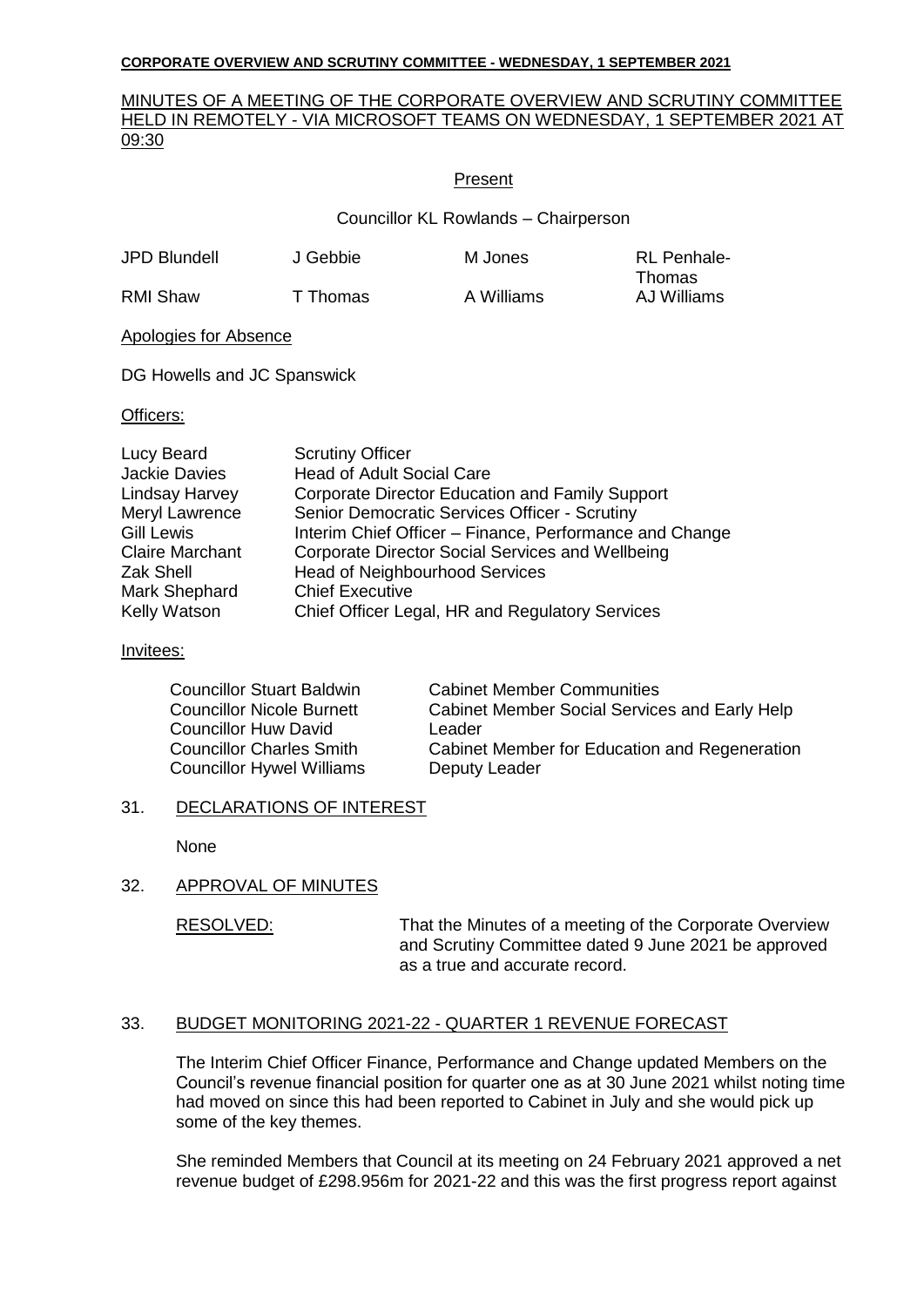that budget. Table 1 provided a summary of the information and set out the projected position which was showing a projected £1m overspend although she reminded Members that the Outturn report gave a very different picture at the time mainly because there was significant amounts of Covid money and additional grant monies and noted that Members would see financial pressures coming through on many of the budgets. This was clear moving into the 2<sup>nd</sup> Quarter with particular pressures in Adult Social Care across the whole of Wales. She wanted Members to understand that those pressures were still there, and it was important that Members looked at the significant underlying pressures in some of the services and don't just take from the outturn report there appears to be a very good financial position.

She took Members through Table 1, noting that a £1m Covid recovery fund had been established which has been used carefully on phased car parking offer, phased rental income increases for BCBC rental properties, waiver of sports fees, summer play etc. none of which were claimable against the hardship fund as local decisions weren't claimable.

Table 2 gave a flavour of Covid claims, noting that there was still a pressure on council tax and the council tax reduction scheme and financial hardship is expected as furlough unfolds. A 1% council tax drop was £1m and there was no support indicated yet from Welsh Government (WG). It was noted at 4.1.13 that pay and prices remained volatile and it was not clear on all the pay awards although there was some indication that some of the teachers pay would be funded centrally. Inflation continued to run at quite a high level and it was something that hadn't been planned for so there was a need to ensure there was enough money in the prices budget.

Table 3 set out the prior year savings which had mainly been achieved although there was a shortfall still of £310k which was unlikely to be met and this needed to be considered.

Table 4 and Appendix 2 showed the year's performance which had been a remarkable achievement in many respects in difficult circumstances with all the savings likely to be achieved apart from the relocation of the recycling centre which was delayed.

There was a continued need for savings over the life of the MTFS for 2022-2023 to 2025-2026 and it was noted from the projections that another £22m was likely to be needed depending on the level of settlement WG.

Paragraph 4.3 of the report onwards provided a lot more detail on each of the Directorates.

The Chair thanked the Interim Chief Officer Finance, Performance and Change for her presentation following which Members of the Committee asked the following:

A Member noted the Covid recovery fund and asked if this recovery of monies, e.g., the £35k put into car parking fees, had that been successful.

The Head of Operations - Community Services explained that in order to encourage footfall, as part of the bounce back recovery from Covid, the offer had been made with both the three hours free in the Rhiw car park in Bridgend and the free from 12 to 3 o'clock in John Street in Porthcawl. What was incredibly difficult to do was actually baseline the footfall against a norm noting that during the pandemic initial ly footfall was decimated and although it was returning, still wasn't back to normal levels so it was very difficult to measure.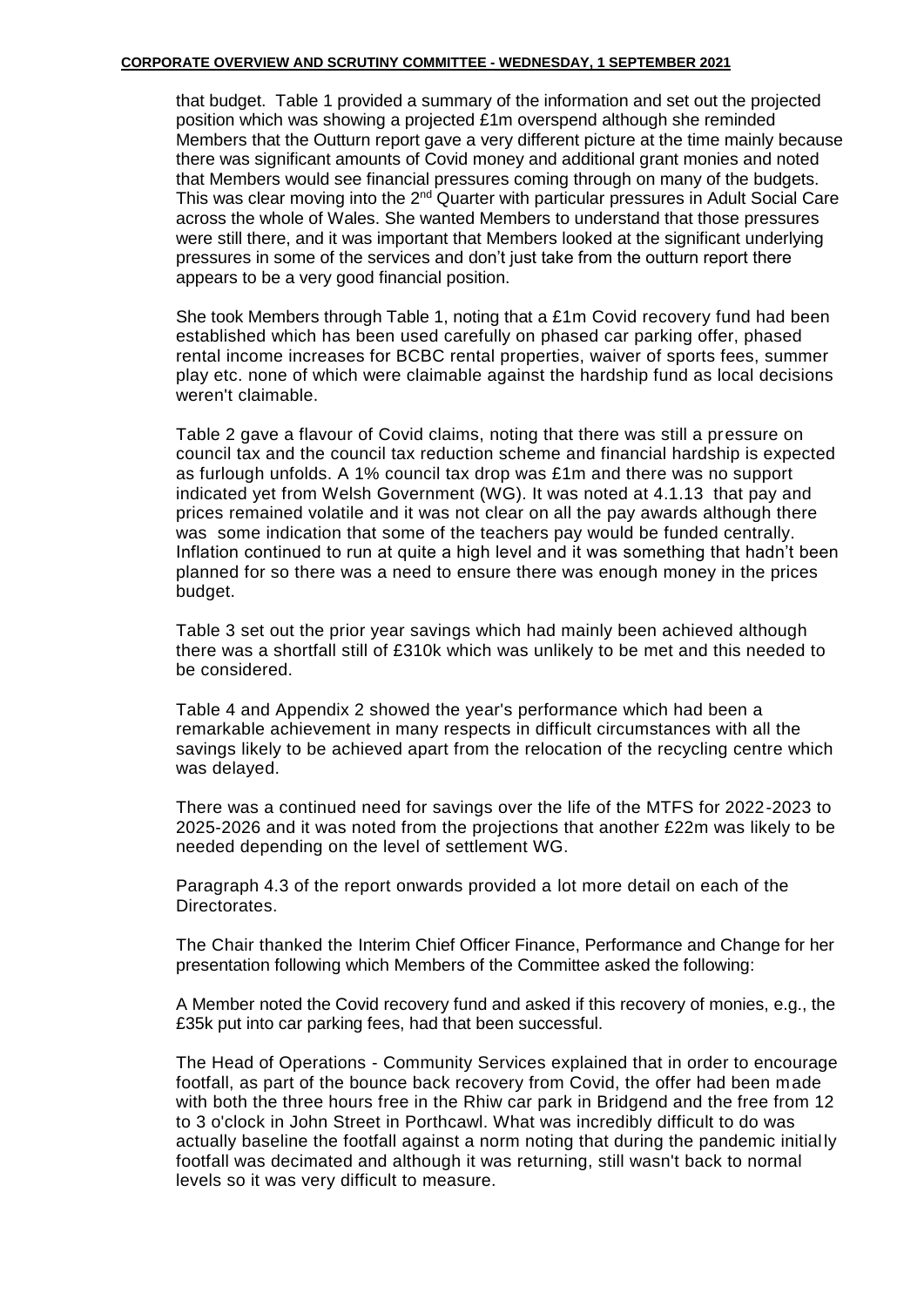The Member asked for a little more detail on the split in relation to the £1m Covid recovery fund.

The Chief Executive confirmed that his understanding was it was about £100k - £120k in relation to sports fees and about £18k to £20k in respect of the car parking offer, although a full breakdown could be provided to the committee if they wished.

The Leader clarified that in respect of the summer play activity, the Council had planned more investment to provide a comprehensive range of summer play activities for children and young people but then WG had quadrupled the amount of funding they normally awarded. This was an example of how the budget was uncertain, noting that the Council continued to make the case to the WG for funds for those additional pressures.

The Interim Chief Officer Finance, Performance and Change suggested that that a breakdown of the Covid recovery fund could be circulated to members.

The Member enquired what was actually being asked for in respect of claiming for the loss of income. She noted that many of the £2.127m was on hold or pending and asked if this was actually putting a financial pressure on the council with staff trying to collate the information that WG were asking for.

The Interim Chief Officer Finance, Performance and Change acknowledged that the Covid claims had been incredibly pressurised and involved a huge amount of extra work not just for Finance but for the Directorates as well, although the Council had a very good relationship with WG Officials in terms of being clear what could be claimed and as a result had been incredibly successful in getting costs claimed back. Effectively it was like running almost two financial systems e.g. Covid costs, Covid loss of income and loss of council tax and the rest in separate areas.

The £2m that was on hold was really a time delay, as the Council had now received some, although she didn't have the exact figure to hand but was hopeful that most of that would be received. The main areas of loss of income had been Halo and leisure and the car parking already mentioned. There had been an ability to claim car parking last year, but this was no longer available.

A Member noted that the report on page 19 talked about the net budget for social services and an under spend of over £600k however page 20 then talked about staffing vacancies and delays implementing a restructure and asked for further clarification in relation to the narrative.

The Corporate Director - Social Services and Wellbeing acknowledged that the situation in domiciliary care and care and support at home was a difficult one to explain and understand. There were significant levels of vacancies in the in-house service with a restructure being consulted on at the moment. There was a big push, in terms of recruitment into those vacancies in-house, and some actions in terms of being more flexible around the contracts offered in-house. There were also some systemic issues, that needed to be addressed. At the same time a significant increase in need for care and support at home, had been seen, with independent sector providers providing more care and support at home than ever before. This was still not enough to meet the need and demand for domiciliary care services despite the significant amounts of money that were being invested into care and support at home.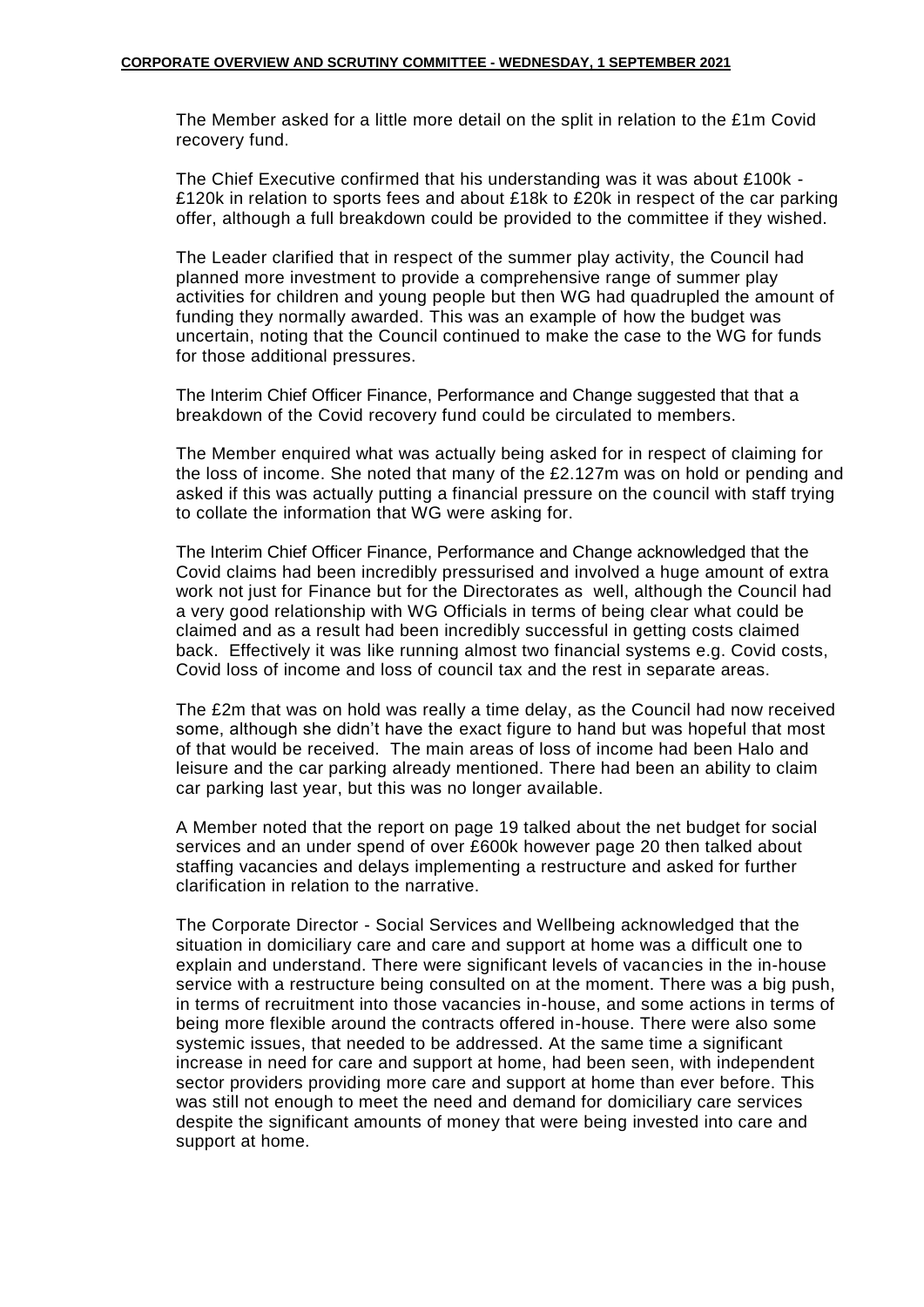The Cabinet Member for Social Services and Early Help confirmed that she spent her weeks looking at the figures and the balance was completely off within social care and until the workforce issue could be sorted out through recruitment, it was very difficult to reinstate that balance. There was a need to respond to demands and needs and pay in order to make sure that residents were looked after so reinforcing and prioritising the workforce had to happen.

The Member understood the pressures in home care but asked if this was a significant pressure on recruitment elsewhere in the Council, thinking of a councilwide approach market supplements would be offered and asked if the Council was in a position to offer market supplements to home care staff.

The Corporate Director - Social Services acknowledged that the Council didn't currently have a market supplement policy although she understood that one was well into development and that would be brought forward later in the year for consideration by members. She noted that the next meeting of SOSC2 on 23 September would consider, in some detail, the action plans around care and support at home. This was a challenge, not just across Bridgend but the whole of Wales. As Director this was the highest priority, alongside some of the workforce issues in children's services. What was seen in the budget, and this was a budget report, was that the budget spend didn't align with where the spend should. The budget position reflected some of the challenges in the overall service position and one of the indicators of success moving forward, would be if the budget spend aligned better.

A Member asked once the staff need had been recruited to, would there be an overspend?

The Corporate Director - Social Services highlighted that the Council had set the budget to meet and to pay for the workforce that had been evaluated was needed, although she would seek to, within the relevant permissions, over recruit in this area. To be in a position where the budget was balanced probably meant a successful recruitment drive although potentially a little bit of overspend would be seen. What would then look to be done, in terms of service and financial terms, was reduce that spend on care homes for older people particularly, as it had been seen that the number of people who had their needs met through a care home placement, reduce over the years. One of the risks that Care Inspectorate Wales (CIW) highlighted, in their annual report, was that due to the challenges in domiciliary care they may see people going into care homes sooner rather than later, but this had not been seen and so the Service would look to rebalance that budget into more care and support at home, which was what the majority of people wanted.

The Cabinet Member for Social Services and Early Help emphasised the point made that an overspend in those services would mean a saving in the higher care intervention in terms of packages of care and would like to see a lot more investment in the early intervention services. There was a need to ensure the correct budgeting for prevention as when money was invested in prevention costs could be offset further along the line.

A Member referred to 4.2.2 in relation to the Halo contract and asked how the Council was going to continue to maintain subsidising them.

The Corporate Director - Social Services explained, in terms of the partnerships with Halo and the cultural trust partner, that the Council had worked very closely with them throughout the pandemic to manage what had been a very challenging situation for leisure and cultural trust providers. The Service had worked closely with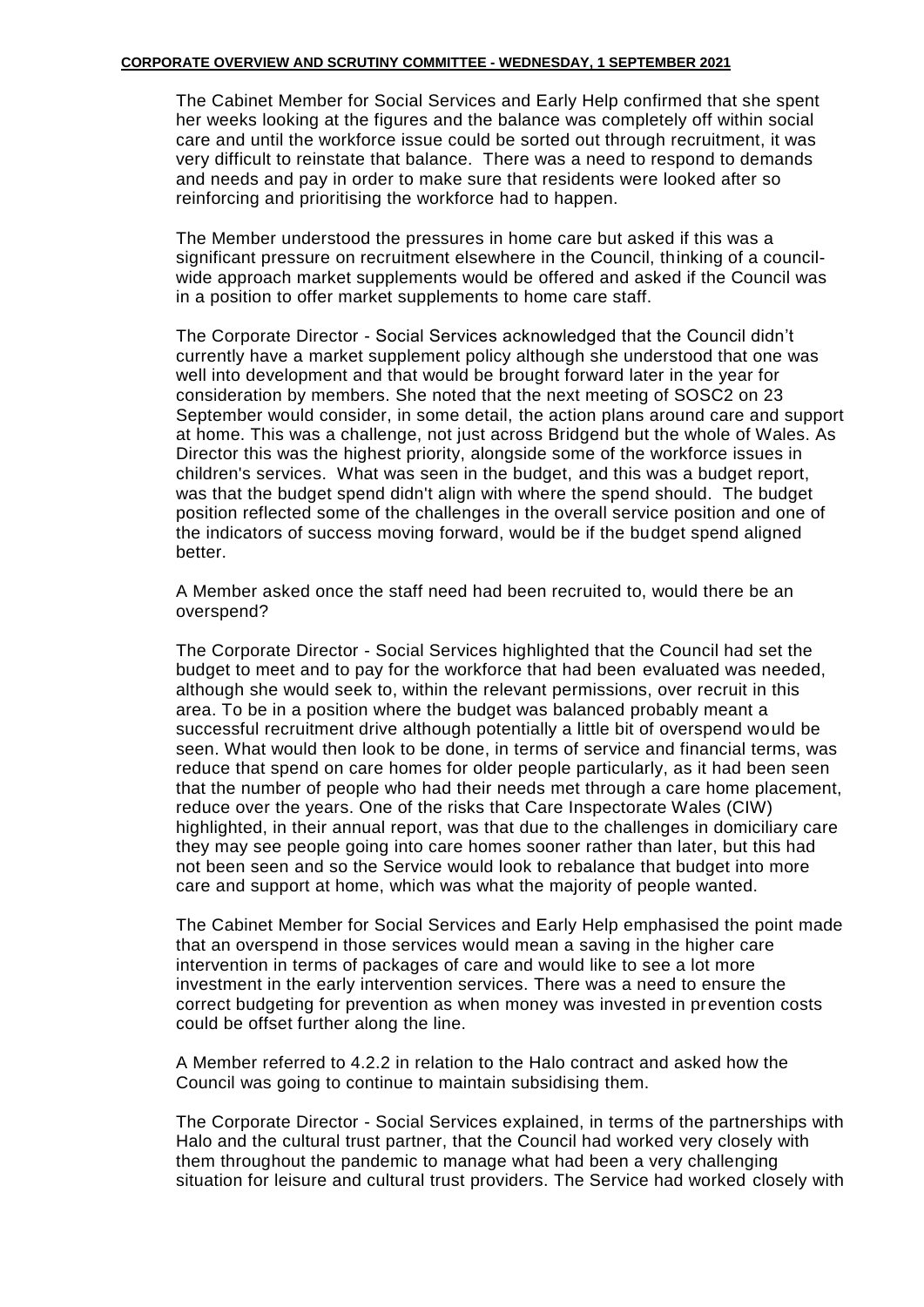the Finance team and WG in order to maximise the claims in terms of covered hardship and closely with Halo around their restart and recovery plans, as restrictions were lifted, to look at how they had been able to maintain membership bases and their plans for increasing those membership bases going forward. In governance terms, there was the advisory board, which was well attended by Cabinet members, in order to shape and inform the future direction of services. What the Council would be looking for Halo to do, would be both a return to pre-Covid levels of activity and performance and to build on some of the learning through the pandemic, including where they could be innovative and creative, and continue to make digital offers alongside physical offers and to widen the access into leisure and leisure services across the county borough, as this was key to the health and well-being of the population. Finally, to look then what the impact of that was on the contract and in respect of the subsidies and the investment that they got from the Council

The Member felt it was going to be exceptionally problematic and something that needed to keep a big eye on. She was also concerned that Halo had reduced their ICT provision, prior to the pandemic. She appreciated more was being done online but her concern was vulnerable people being able to access their claims and felt problems were being stored up for the future.

A Member noted that the Interim Chief Officer Finance, Performance and Change had briefed Members that the Council was £1m overspent on the 1st Quarter, there was an above average demand going into the 2nd Quarter, which would be a significant budget pressure. Budget Management was being described as volatile and unpredictable, which was entirely understandable and WG continued to provide some grant funding, especially to support adult services. With that in mind, what was hoped to be achieved going into the second quarter, having learned what the first quarter is telling us.

The Interim Chief Officer Finance, Performance and Change was not anticipating a huge change in terms of quarter two, with volatility remaining. The settlement from WG was likely to be late again, which was a major factor in the MTFS, and furlough was likely to unfold in September, which would give a feel for the pressure on council tax reduction. If that became excessive there might be some thought in WG about whether there was any support. There also might be a firmer indication on the way inflation was going and the way pay awards were likely to go. It was difficult to predict what might happen in quarters three and four if the country was returned to lockdown as that would have a huge financial impact on the budget again. Some savings were needed by the end of quarter two, so in October, she would hope to be able to highlight some areas where reductions could be made, as there were pressures in many of the services including education, communities and particularly in housing, with rising levels of homelessness. There also needed to be decisions on where money could be taken from the budgets, which was increasingly difficult, as nobody wanted to reduce services. If savings weren't made and there were increasing new pressures, then there could be real difficulty because of the lack of ability to find monies from elsewhere. Reserves were healthy and the general reserve was at expected levels, nothing excessive. There was quite a significant amount of money in earmarked reserves, but the key was earmarked.

In essence the Interim Chief Officer Finance, Performance and Change didn't think the Council could just hope that WG would come forward with a good settlement. There was a need to plan savings and if the worst was planned for some savings proposals could be moved forward a year if necessary, as there were no doubts that future settlements would be tough.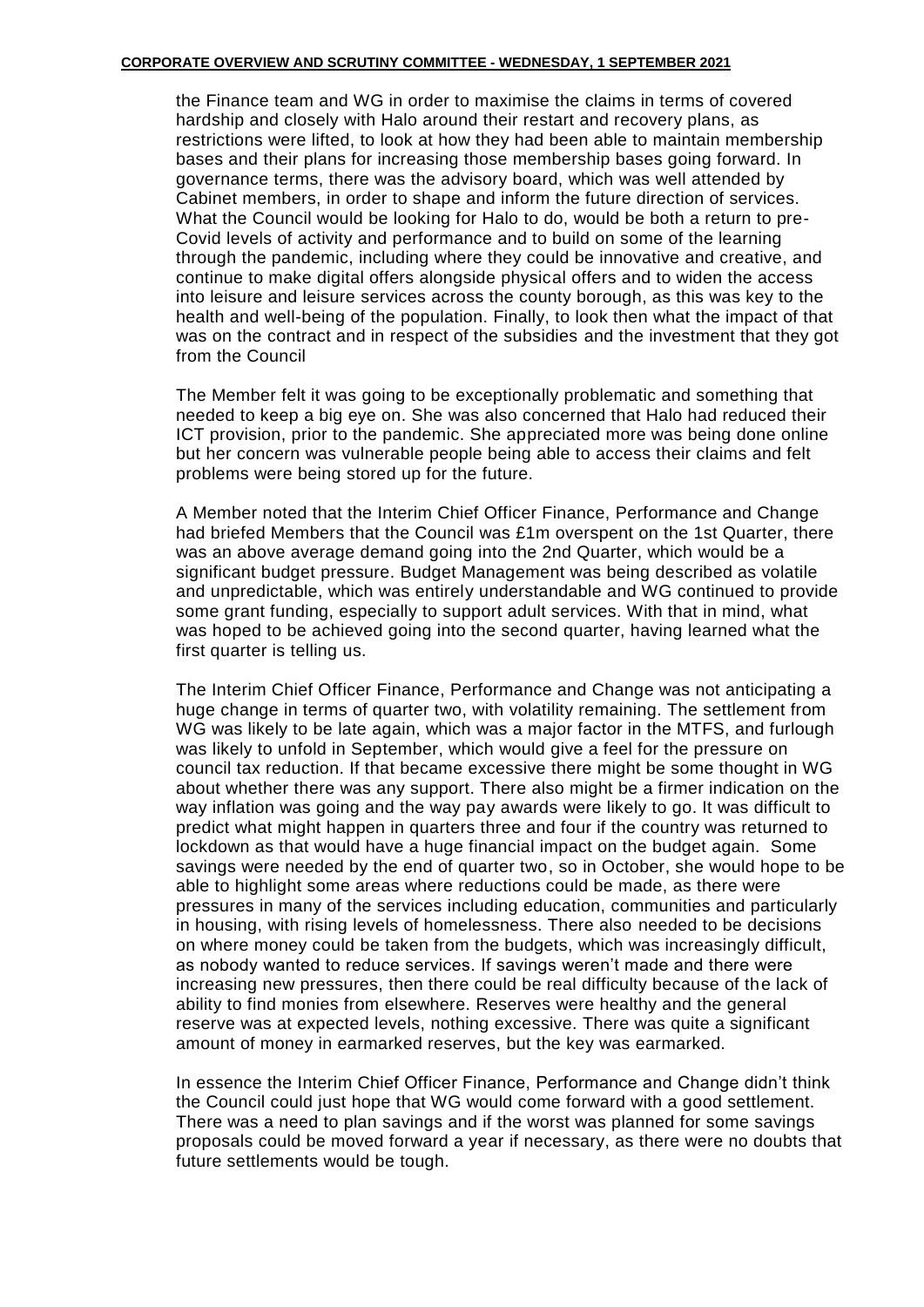The Member acknowledged that the key here was WG support and asked what sort of discussions were ongoing in relation to the Council's situation because he felt sure the situation was replicated elsewhere across Wales.

The Interim Chief Officer Finance, Performance and Change acknowledged that some councils were in a slightly worse position, some in a slightly better position but there was a huge consistency about the things that they were finding difficult to fund and their pressures had been very similar in terms of the claims on the hardship fund and the loss of income. The S151 Officers met fortnightly, now monthly with WG and the WLGA, so there was a huge amount of interaction, although that didn't mean that those officials had any insight into what the WG budget could look like ultimately. There were significant pressures from health across Wales and from other areas e.g., economic regeneration, etc., so local government was just one voice at that table, although hopefully a strong voice.

The Leader confirmed that representations at a political level, mirrored those that had been made by S151 officers, across Wales and currently, due to the acute pressures on health and social care, because of the way they are so closely related, he, along with the WLGA leader were meeting with the health minister on a weekly basis to talk about the unprecedented pressures on social care and making the case for that long-term investment in the system. The Minister was listening to that, and certainly recognised the crucial role that social care played itself and also in terms of sustaining the NHS as well and he would continue to raise the need for investment in in local services.

A Member asked what kind of discussions were being on reduced council tax income and asked if this could be raised as a priority.

The Leader confirmed that had been raised and the Council had received some additional support from WG, but there was still a recognition that that pressure had not gone away. WG were committed to reviewing the way that local finances were raised although this was a long-term aspiration of WG, in terms of council tax reform.

The Member asked if there was now any indication of what the Council was going to receive in terms of this assistance.

The Interim Chief Officer Finance, Performance and Change confirmed no, was the honest answer with council tax collections still currently running at about 1% down. The collection rate was set at half a percent down on normal so she was hopeful that things may have improved by the second quarter. The Council had also been able to process some of the summons that were suspended because during the Covid year, although as time went on the ability to collect debt became less. There was still hope the last year's collection would increase through that mechanism, as well as some upturn in this years and September and October would be critical.

A Member referred to COM19 and asked if there was further information as the narrative seemed vague and he was trying to figure out how the figure had gone from amber to red.

The Head of Operations - Community Services reassured Members that the department was staying on budget. In terms of the permitting scheme for roadworks this was outstanding, as other areas within the highways department had been concentrated on to make sure the budget stayed on track. Essentially this would be a scheme that gave better control over external roadworks when statutory undertakers e.g., gas companies, etc., came along to do works on the highways. It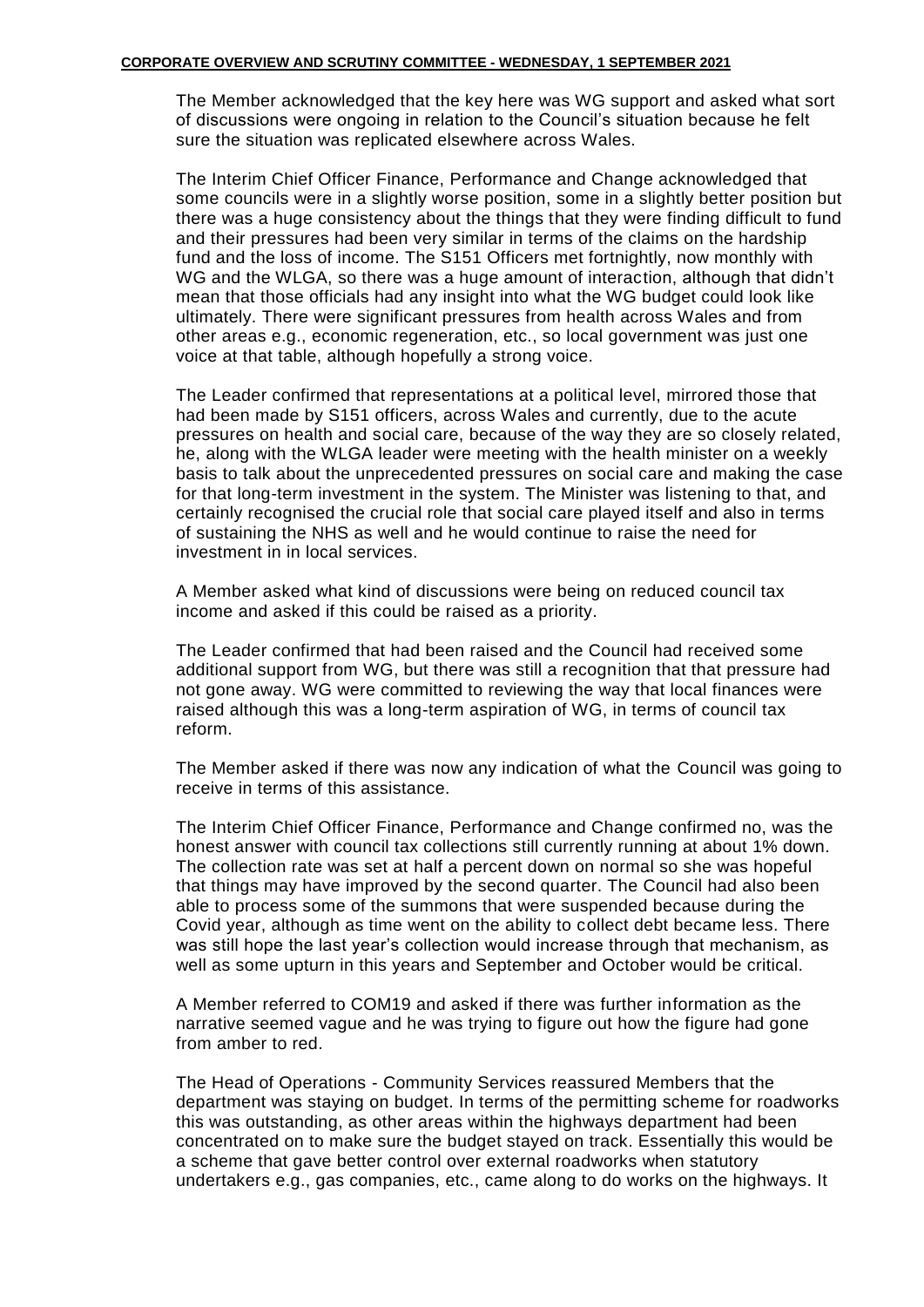was hoped this would generate some money, but the main purpose was to give the Council better control and to actually limit the amount of time that statutory undertakers spent undertaking works on the roadway. Although this was already in existence in England it didn't exist in Wales yet and it required a change in WG legislation to actually allow it to happen. Whilst this would continue to be pursued it would take some time to deliver, although it felt like the Council was getting there.

A Member referred to page 30, in relation to the pay award, as the employers offer was 1.75% and asked for an update on the position and how the Council would mitigate the award.

The Interim Chief Officer Finance, Performance and Change stated that she did not think that anything had been absolutely signed sealed and delivered on teacher's and other pay, but the Council had budgeted between 1.75% and 2% in the MTFS, so if it was below 2% this would be within budget. There was some indication that WG would make a contribution to the teachers' pay award, which would be extremely welcome, and the suggestion currently was that the Council would fund the 1% and WG would contribute the 0.75%, but that had not yet been formally confirmed and that was only for a part year because the teachers' pay crossed the financial year. She was fairly comfortable however, that the Council had budgeted for the pay awards aspect.

A Member referred to COM1 and explained that whilst it stated that the £300k was likely to be achieved in 2021-22, she was aware of asset transfers that hadn't progressed, so wondered how this target would be achieved.

The Head of Operations - Community Services stated that firstly the £300k was the MTFS savings target and not the exact amount saved through CAT transfers. He provided Members with a brief overview of some of the CAT transfer successes, which were on an ongoing basis, whilst some were on the cusp, and would provide Members with a full breakdown of those which had transferred and those that it was hoped would be achieved, for members to view. He confirmed that an extra person had been recruited in the property department, to help with the lease process and a person had just been appointed to assist with the CAT process in addition to the CAT Officer. There was more to do to make sure the Service continued to achieve the £300k on a recurring basis and there was a need to ensure CAT transfer process was kept going. Savings didn't end at the end of the year, and future savings would need to be identified and depending on how many successful CAT transfers, these could then be tallied up to see if there were further savings that that could be offered, if the number exceeded the £300k.

Having considered the above report, the Committee requested the following:

- 1. A breakdown of the Covid recovery fund to be circulated to members.
- 2. A full list and breakdown of CAT transfers including those that it was hoped would be achieved be circulated to Members.

RESOLVED: That the Committee noted the projected revenue position for 2021-22.

# 34. REVIEW OF BUDGET RESEARCH & EVALUATION PANEL

The Interim Chief Officer Finance, Performance and Change outlined the report on the review of Budget Research & Evaluation Panel to Members. In particular, she highlighted the importance of Member attendance to make sure that there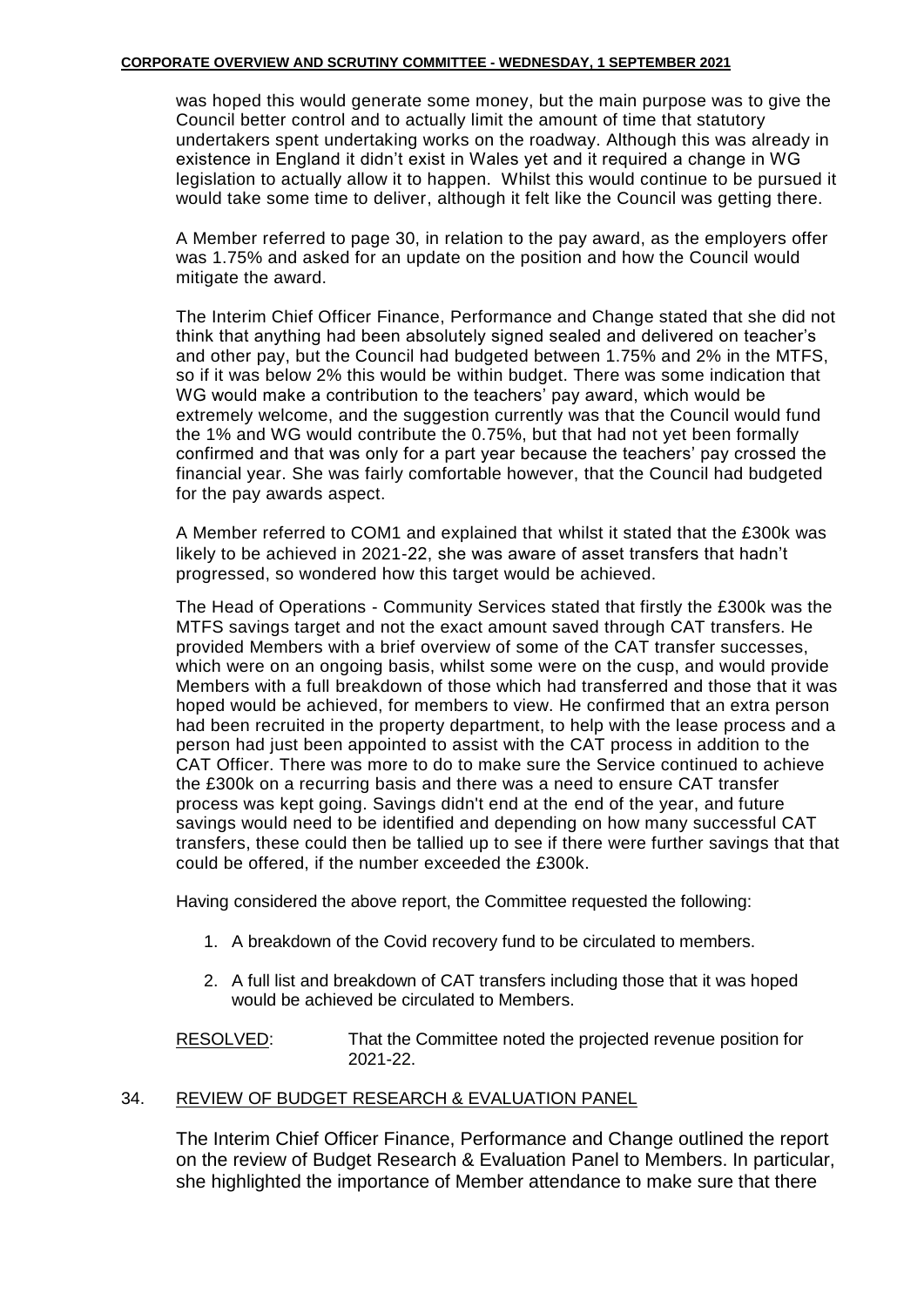was a collective agreement going forward upon the Medium Term Financial Strategy.

There were no questions by Members.

RESOLVED: That the Committee having considered the report, endorsed the review of the role of the Budget Research and Evaluation Panel (BREP).

## 35. SOCIAL SERVICES ANNUAL REPORT 2020/21

The Director of Social Services & Wellbeing presented the key themes of the Annual Report and advised that the last year had been very much about creativity, a lot of innovation but also a lot of sheer hard work, from people right across the whole system. Safeguarding had always been central, even in a public health-led pandemic, citizens and communities had been badly impacted and lost many people, and the recovery and renewal piece for social services, as part of that response, was going to be really important. Staff really needed the time and space to recover at their own pace, or faced the risk of burnout and attrition, which was being seen at the moment because the pace hadn't slowed, and if anything, had accelerated moving into the final two quarters of the year. Services had adapted to new working practices, which were highlighted in the report. Stabilisation and renewal were critical over the next six months and she reinforced the point that the workforce was critical to this success, with more dependence on all parts of the workforce than ever before.

The Chair thanked the Corporate Director Social Services & Wellbeing for presenting her report and thanked the Corporate Director and her team for their all their efforts during a very challenging year.

The Cabinet Member for Social Services and Early Help thanked the Corporate Director Social Services & Wellbeing and her team for putting the report together and noted that despite the awful year, there were so many good examples. She appealed to Members scrutinising the report to focus on the human aspects in terms of the financials and figures.

A Member highlighted the issue of staffing generally and asked what the local authority was doing to ensure if could get staff.

The Corporate Director Social Services & Wellbeing acknowledged that there was a national piece of work around workforce, working closely with WG and with Social Care Wales. This was firstly to promote the sector, secondly to look at the really difficult issues, such as the implementation of the WG manifesto priority around a real living wage for care workers and thirdly around professional standards, working very closely with Social Care Wales, around the registration of not just professional social work staff, but of care workers. It was really important that Bridgend were key players on the national stage and informing and co-producing policy where necessary. Bridgend was keen to promote Bridgend to be as successful as possibly can in retaining and recruiting the Bridgend workforce. The Corporate Director Social Services & Wellbeing then went through the different action plans in terms of recruitment, for both the social care workforce and then the social work workforce.

The Member asked what would happen if people didn't come forward, which was her concern. Were people applying already and showing an interest to what was already being shared and any job adverts.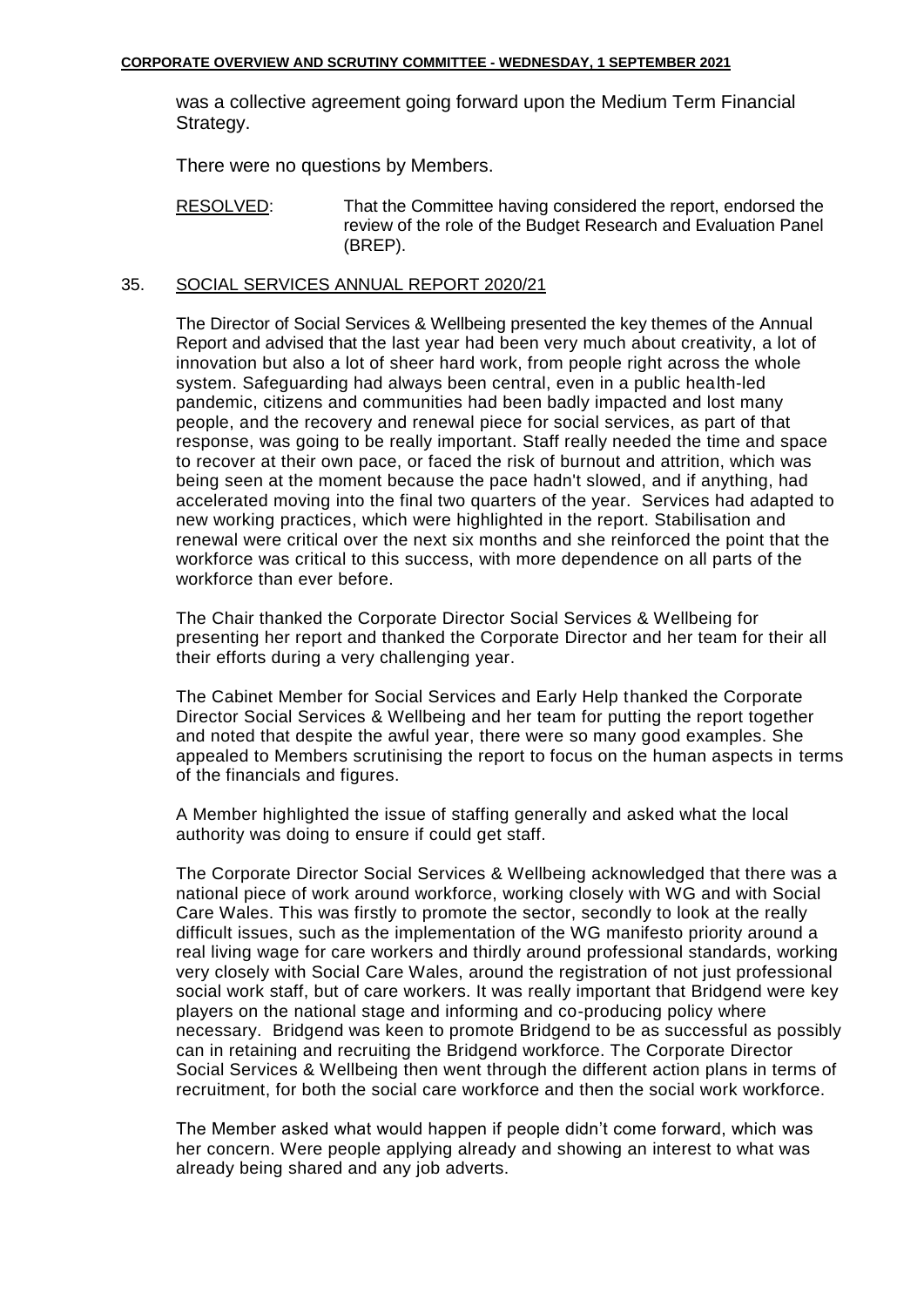The Corporate Director Social Services & Wellbeing acknowledged that this was difficult because of competing in very overcrowded space in terms of both the social care worker and the social work workforce whilst starting from a place where lots of people weren't coming forward wanting to do these jobs. She noted that quite significant numbers of people applied for healthcare support worker jobs but weren't coming forward in the same numbers, to work for the local authority in care jobs or to work in the independent sector, so there was a need to understand and do everything within the action plans to make Bridgend as attractive as possible. There were challenges in the short term and the Authority was looking at how it brought in workforce via agency, which could cause difficulties, but what was most important was meeting statutory duties in both social work and social care workforce. That needed to be done in the best way that wasn't disruptive and supported the workforce and the retention piece being the absolute most important and not something which causes more difficulties for the existing workforce. She advised of the need to look at how people's needs can be supported in different ways for example Bridgend was really successful with assistive technology and the need to continue to promote that and look at how need and demand for services are managed in a way which is most effective and cost effective. This really was a challenge and absolutely needed a whole council approach and sets of aligned actions about what could be done locally, regionally and nationally.

The Cabinet Member for Social Services and Early Help explained that there were a number of issues she wanted to extend on including the lack of national pay scale for social workers, which was extremely damaging for the local authority because of not only competition from immediate ordering authorities, but with authorities around the UK, for experienced staff. She reassured members that long conversations were being had within the care workforce and social care. There was a need to empathise with the workforce because people should not fall through the hoop. The Council needed to meet its statutory needs and at the moment the workforce was working tirelessly to ensure that.

The Chair asked Members if there were any further questions regarding the evidence provided in the report, as she was conscious that Members comments were sought that could help strengthen the report.

A Member acknowledged that he liked the format of the report and offered his admiration to the whole of the department for the work that had been done in what could only be described as challenging times. However, he acknowledged that the county was not a level playing field and there were areas of significant deprivation within the county and asked how the socio-economic duty would affect the work now and in the future.

The Corporate Director Social Services & Wellbeing explained that in terms of the application of the socio-economic duty, as with many diseases, Covid had been a disease of inequality with some of the most deprived communities most severely impacted. From a social care perspective when looking at the services there was a need to make sure the duty was properly understood and applied because it may mean different solutions in some parts of the county borough than others. In some parts of the county borough this could mean focussing on the right set of interventions and not just supporting people in terms of connecting them, but actually doing that active community development work where there were gaps in what was naturally occurring within communities. Whilst in other parts of the county borough the Council didn't necessarily need to take such a strong role, e.g., the Porthcawl Covid-19 Strategy Group, where the community itself came forward. The Council was part of a group addressing vaccine inequalities in outcomes and any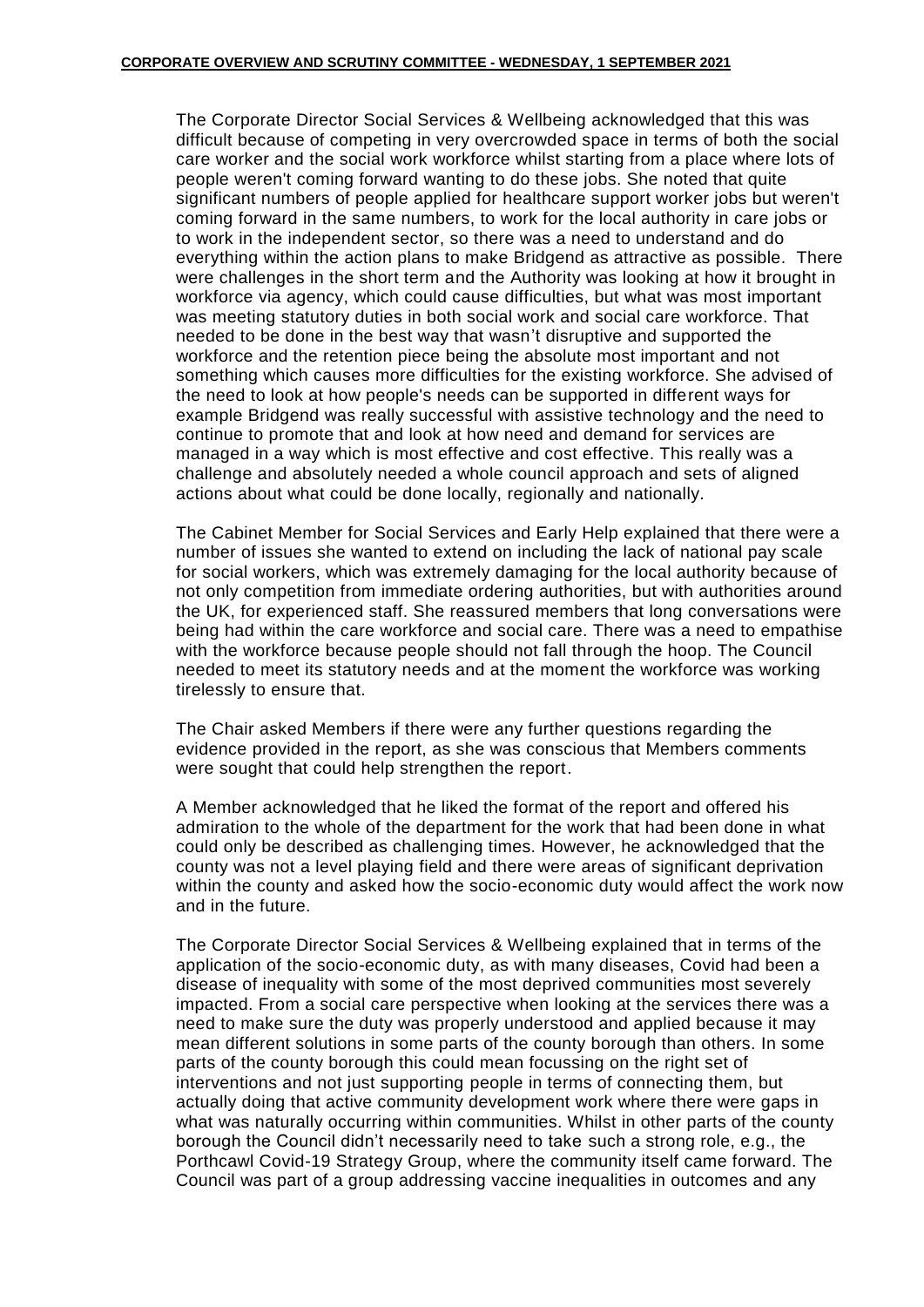postcode inequalities looking at the evidence-based interventions to make sure these were being addressed in the right way.

A Member referred to page 91 of the report and noted the number of contacts received was down from 6810 to 4742 and asked if this was Covid related or if the Council was moving in the right direction and generally the number of contacts was coming down.

The Corporate Director Social Services & Wellbeing explained in terms of the number of contacts, that it was a very unusual year to look at any trends because there were times of the year when some of the normal referrers were operating very differently, e.g., schools, primary care, health visiting, etc. More of a normalisation was starting to be seen, as services came back on board as would be expected and there was some need and demand which didn't come through early enough which was now causing some pressure on services, but last year it really did fluctuate depending on the period of the lockdown whether referrals were coming in or not.

The Member noted that the number of children on the child protection register had increased from 165 to 201 and asked if there had been an increase due to Covid.

The Corporate Director Social Services & Wellbeing explained that in terms of the child protection register and the number of registrations, she was quite comfortable with the level. The Council was in one of the higher quartiles of numbers of children on the child protection register in Wales and had confidence in that in terms of the protection that was afforded to children on the child protection register. It was quite right and proper that the register remained quite high at the moment, given the challenges that children and families had faced and given the fact that there may have been some delays in children and families coming forward and in terms of the ability then to statutorily intervene with families, whereas all steps below the child protection register were voluntary.

The Member referred to page 93 of the report and asked for further clarification regarding the 296 total number of reports of children who go missing during the year, and the 99 total number of children who go missing during the year.

The Corporate Director Social Services & Wellbeing explained there was a process which came into effect, whenever a child or young person was missing for a period of time, working closely with South Wales Police, particularly around how to code these. Some children and young people went missing quite frequently and some would present quite significant risks to themselves, with those sorts of situations managed in a multi-agency way to look at how to support and what the risk management plan was around that child or young person. She did not think, currently, there were any children or young people missing currently.

The Member referred to page 99 and noted that in respect of Maple Tree House that the number of children placed during the year had dropped from 22 to 9, with children placed in supported living remaining the same. She asked if the figures were down because of Covid or another reason and what was the reason for moving the existing service to a purpose-built provision.

The Corporate Director Social Services & Wellbeing explained that the relocation of maple tree house would include additional capacity. Within the provision, there was both emergency provision and short-term assessment provision, both of which were critical and both of which was better managed separately. A far better building was needed for that, as well as a better location which would also enable co-location with other aspects of placement services. This would enable the fostering team to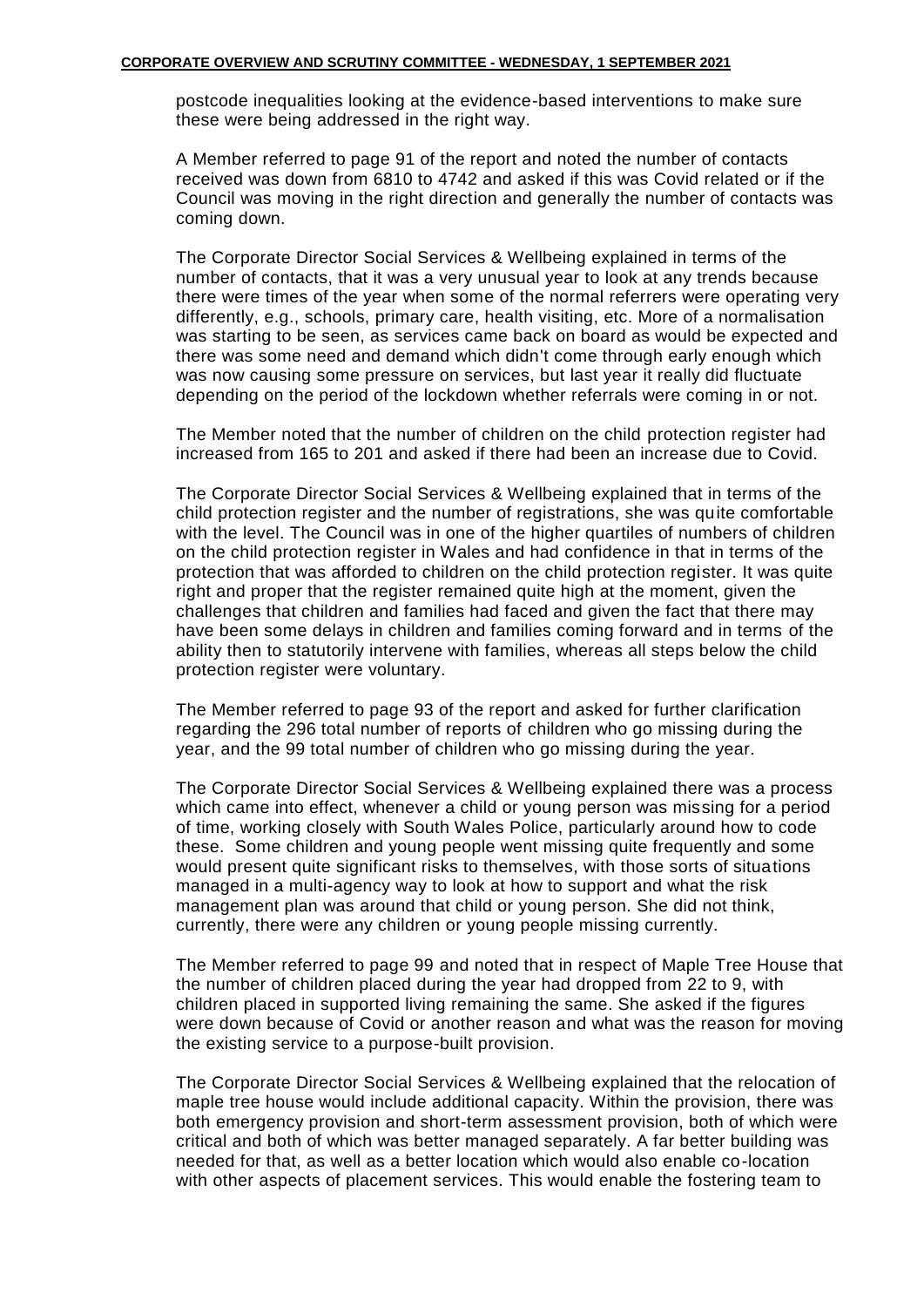really get to know the children and young people as they went through the detailed and thorough assessment that they had in the assessment unit. There were some exciting plans around this although she noted there had been a little bit of delay in the implementation, although this was a priority for going forward.

Following on from this the Member noted that a press report had highlighted that following an inspection of maple tree house, there were issues and there needed to be improvement. She was disappointed that these press reports did not then report on any of the improvements and asked for clarification about attendance not just at maple tree house, but all adult and childcare premises, especially when Members were not currently able to visit.

The Corporate Director Social Services & Wellbeing acknowledged the reporting the Council received. She gave assurance to Members around visits into premises and confirmed that the two responsible individuals for in-house care homes were the Head of Adult of Social Care for the adult care home provision and the Head of Children's Social Care for the children's provision. Both had continued throughout the pandemic to undertake their responsible individual duties, which included a strong focus on quality assurance, linking in with the facilities. However, at times during the pandemic, this had to be virtual and was very well evidenced, but as the risks reduced, then those quality assurance visits had been increasingly face to face, noting that herself and the Cabinet Member for Social Services and Early Help had recently visited themselves as well. She explained that she would work with Members in terms of the reintroduction of rota visits, as it was a really important part of what they did in terms of fulfilling corporate parenting and other safeguarding responsibilities.

She advised that in terms of Maple Tree House itself, the Council was not formally in any escalated sort of state of intervention from the CIW and would continue to report through into the corporate parenting committee. CIW had continued to inspect, from a regulatory point of view, throughout the last year into regulated services and undertook a full quality assurance check at the start of April with the report to be published in the Autumn.

The Cabinet Member for Social Services and Early Help reassured Members that visits were taking place with the same level of scrutiny being given. With regards to Maple Tree House a report had been received by the corporate parenting committee, regarding the CIW inspection, with an update on the improvements that had been made and how that the Council was not in any special measures. She was disappointed with the reporting and asked that Members share the correction information.

A Member referred to the safeguarding policy on page 42 and noted that on page 57, paragraph 2, it stated that 'as a statutory officer, I need to review, consolidate and strengthen safeguarding resources', and asked how the Corporate Director - Social Services & Wellbeing proposed to do that.

The Corporate Director Social Services & Wellbeing explained that because this was a corporate / whole council safeguarding policy there was a need to make sure all the right information was being received from across the council, with all directorates needing to understand their interface with safeguarding and safeguarding responsibilities. In order to do that the right governance arrangements were needed. One of the things she was looking to do was to establish a corporate safeguarding board that sat beneath CMB and CCMB, reporting to them the right information around safeguarding and with an officer to support that.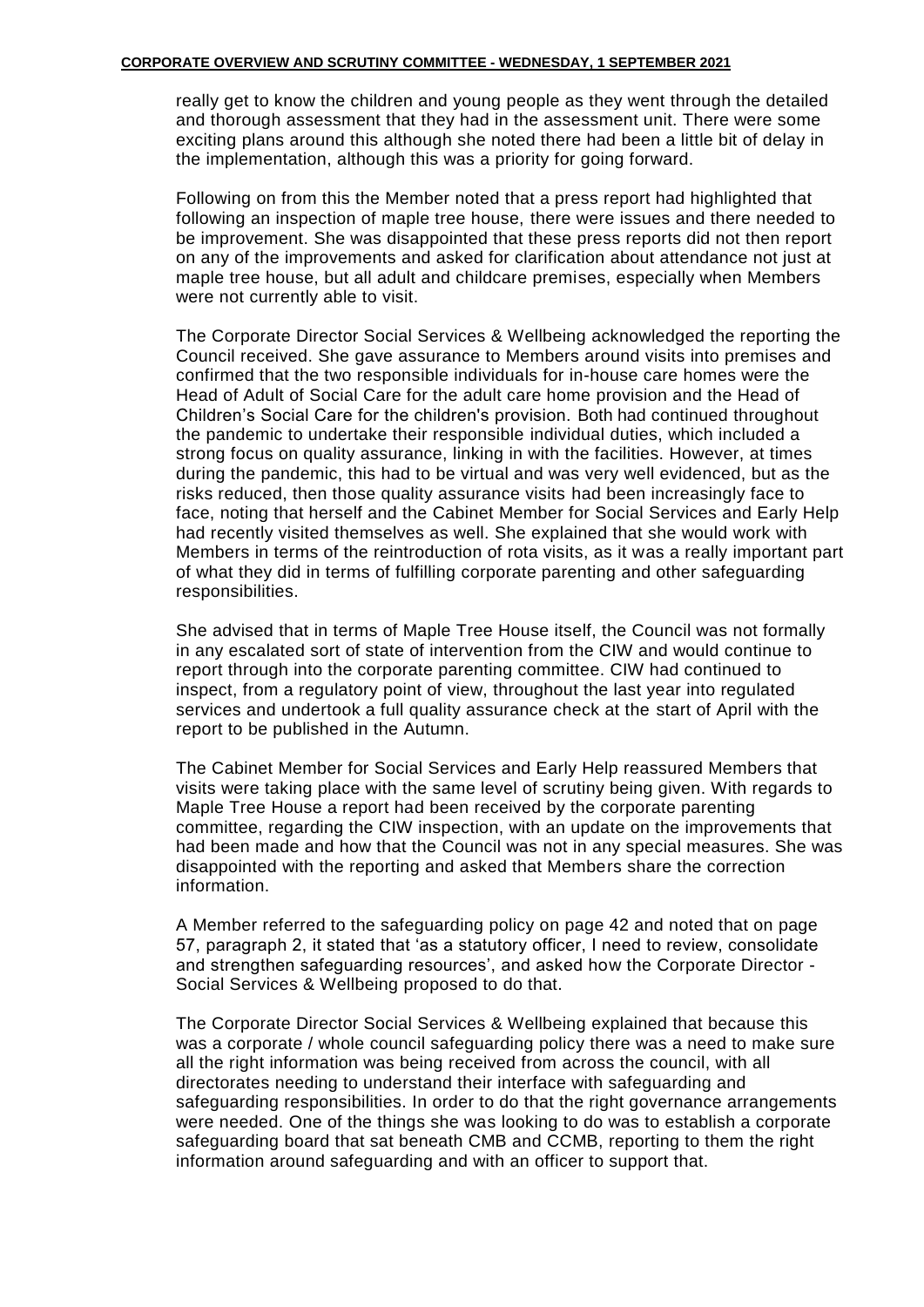The Member acknowledged this but felt the responsibility of safeguarding should not be confined just to Officers. Members also had a role to play, not only with visits to care homes, but in terms of reviewing corporate policy during the scrutiny process and suggested that this was something that could be considered when considering the activities of the safeguarding board.

The Corporate Director Social Services & Wellbeing agreed that this was helpful and one of the things within the new safeguarding policy was that there would be an annual safeguarding report to members on the effectiveness of corporate safeguarding. This would draw out in a lot more detail than she was able to do in the headlines in the annual report, the effectiveness of corporate safeguarding, and would be one of the key duties of the new officers. The other thing being considered jointly, between officers in both Social Services & Wellbeing and Education and Early Help, was to ensure that there was some further member training on safeguarding during the next term for members. This should be context specific to the role of Members, rather more general e-learning.

The Cabinet Member for Social Services and Early help re-emphasised the importance of elected Members to attend all safeguarding training that was available especially those that sat as LEA governors, as the training wasn't mandatory at present.

RESOLVED: That the Committee noted the content of the Director of Social Services' draft Annual Report for 2020/21.

# 36. SCRUTINY ANNUAL REPORT

The Senior Democratic Officer – Scrutiny presented the draft Scrutiny Annual Report and explained that purpose of the report was to present the committee with the draft scrutiny annual report which covered a two-year period for 2019-20 and 2020-21. Scrutiny was required to submit the annual report to Council with a review of how the function had operated for the previous period. The draft Scrutiny Annual Report was attached as Appendix A and it provided detail on the challenges and outcomes for scrutiny committees and panels for the period, as well as identifying some areas of focus for improvement to ensure scrutiny continued to develop and achieve positive outcomes for the residents of Bridgend. The Committee was asked to consider whether the draft report collated and prepared by the Scrutiny Team reflected the work done by the scrutiny function for the last two years, before going forward, subject to any amendments, to Council.

The Chairs of COSC, SOSC1, SOSC2 and SOSC3, thanked the Senior Democratic Officer – Scrutiny and Scrutiny Officer for their report and hard work, whilst acknowledging the impact caused by a vacancy within the team.

RESOLVED: That the Committee endorsed the Scrutiny Annual Report attached as Appendix A, subject to a spelling amendment, for submission to Council for consideration.

# 37. FORWARD WORK PROGRAMME UPDATE

There were no requests to include specific information in the item for the next meeting.

There were no further items identified for consideration on the Forward Work Programme for the remainder of the municipal calendar of meetings using the agreed form, and this could be revisited at the next meeting.